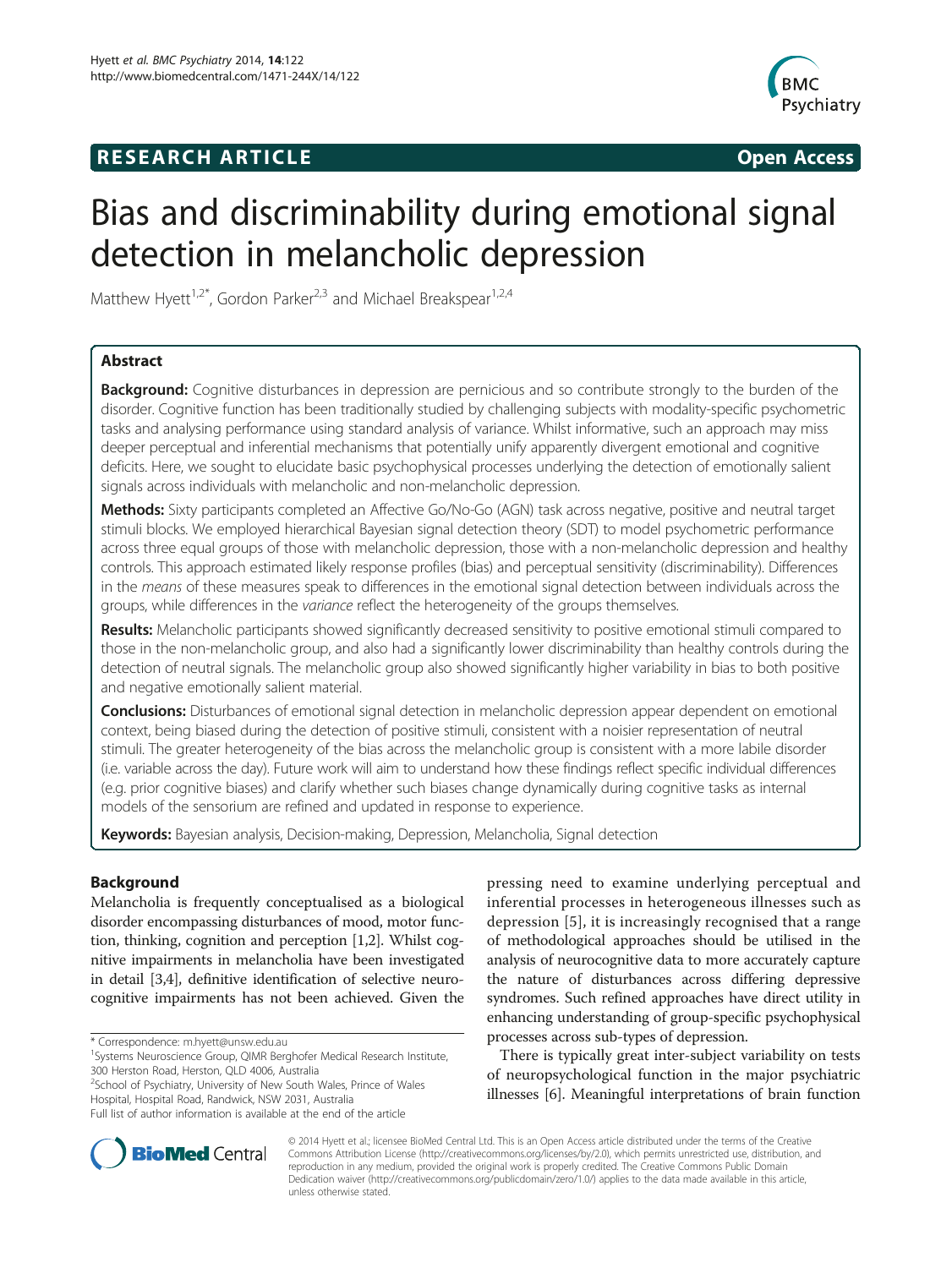in specific disorders is difficult given such variability. This is further compounded by summarising an individual's position on a performance continuum (as with summing errors on a task) in order to infer the presence or absence of cognitive impairments. Furthermore, commonly utilised neuropsychological tests in those with depressive disorders typically rest upon broad construct-level approaches (e.g. tests of 'executive function' or 'attentional control') that do not facilitate the development of theories regarding specific psychophysical disturbances in individuals. Despite such drawbacks in assessing cognition in psychiatric illnesses, significant advances have been made over the past 20 years in explaining human perceptual inference and action [\[7-9](#page-10-0)] using probabilistic statistical principles such as those developed through a Bayesian-based approach [\[10\]](#page-10-0). The Bayesian statistical modelling approach has been applied to individual and group cognitive data across multiple cognitive domains, including signal detection that is viewed as encompassing the processes of attention, decision-making and executive functioning [[11](#page-10-0),[12\]](#page-10-0). Formally, the signal detection capacity of an individual can be influenced by prior beliefs (or internal models of the world) and the incoming sensory stream, generating that individual's response profiles. This, in turn, provides an ideal platform through which to measure perception and inference. In the analysis of cognitive data, signal detection theory or SDT [\[13\]](#page-10-0) allows modelling of the optimal detection of stimuli, through estimating discriminability and bias [[14](#page-10-0)]. SDT gives rise to measures of discriminability – how easily signal (response) and noise (non-response) trials are distinguished – and bias, reflecting how well the decision-making criterion relates to the optimal criterion. Both constructs reflect an individual's internal model of the sensorium and their prior contextual beliefs. Signal and noise trials of a task can be represented along a perceptual strength construct in SDT, referring to the strength of inference made to a particular stimulus – that is, the probability that a conclusion (decision/action) is true given its premises. Inferences during streams of trials are continuously monitored through sensory experience and evaluation, and may then be used to update decision criteria for subsequent task performance. Rouder and Lu [\[15\]](#page-10-0) suggest it is reasonable to expect that on such tasks there will be significant participant-level variability in signal detection sensitivity, creating a need for statistical models that capture individual processes.

Inter-subject variability is rarely modelled in neuropsychological studies of depressed individuals. Moreover, commonly used aggregation methods have the potential to lead to statistical effect estimates that may poorly represent group heterogeneity [[15\]](#page-10-0). Bayesian statistics offer the ability to pre-specify prior knowledge through the specification of priors [[16\]](#page-11-0). A Bayesian approach to data analysis is also appealing in the setting of decision- making in the face of uncertainty because it embodies the same type of assumptions – and hence represents the same constructs – as emerging models of human decision-making [[17](#page-11-0),[18](#page-11-0)]. When considering group data using SDT, individual subject variability can be modelled using hierarchical Bayesian techniques [[15](#page-10-0)], allowing estimation of datadriven posteriors of mean bias and discriminability as well as their variance or precision (the inverse of variance) [[11](#page-10-0),[12](#page-10-0)]. When cognition is variably disrupted, as arguably is the case in depression, inter-subject estimates of bias and optimal judgement may be influenced, which can ideally be modelled through hierarchical Bayesian SDT analyses. There are several reasons as to why such an approach may offer significant benefit.

In health, cognitive 'priors' can be viewed as personal beliefs that are optimised towards the most likely value of a given percept [[19](#page-11-0)]. In depression, however, such processes may be suboptimal in different ways across individuals, extending variously across perceptual, inferential and performance domains. It has been suggested that depression is associated with distorted inference (e.g. "arbitrary inference") at certain levels of severity (e.g. psychotic depression [[20](#page-11-0)]), yet despite recent theoretical research with Bayesian modelling in depression [\[5](#page-10-0)[,21](#page-11-0)] no studies have employed Bayesian statistics to model cognitive capabilities in depressive illnesses such as melancholia. Most studies to date have attempted to delineate underlying mechanisms of negative cognitive biases [[22](#page-11-0)] based on the notion that depressed individuals have a characteristically negative view of the self, world and future [\[20,23\]](#page-11-0). Several studies have shown that attention is selectively drawn to negative information (e.g. [\[24\]](#page-11-0)), and that memory of negative information is enhanced [[25](#page-11-0)]. However, few studies have provided a formal quantitative framework for modelling individual level disturbances from empirical psychophysical data. While some studies (e.g. [[26](#page-11-0)]) have established evidence for neurobiological correlates of response bias, it remains to be seen whether cognitive biases extend across depression as a whole or whether they are specific to given individuals or sub-set diagnostic groups. From the findings to date it is evident that there is an unmet need in elucidating basic mechanisms of neurocognitive dysfunction across individuals with depression.

We propose that biases in emotional stimulus processing in depression can be accurately captured through investigation of different depressive sub-types using a hierarchical Bayesian emotional SDT framework. Employing an emotional word 'go/no-go' task, which requires responding and inhibition of responding to serially presented, randomly sequenced positive, negative and neutral words, we hypothesised that each depressed sub-set would show less optimal responding (poorer discriminability) across emotional signal conditions as compared to the control group,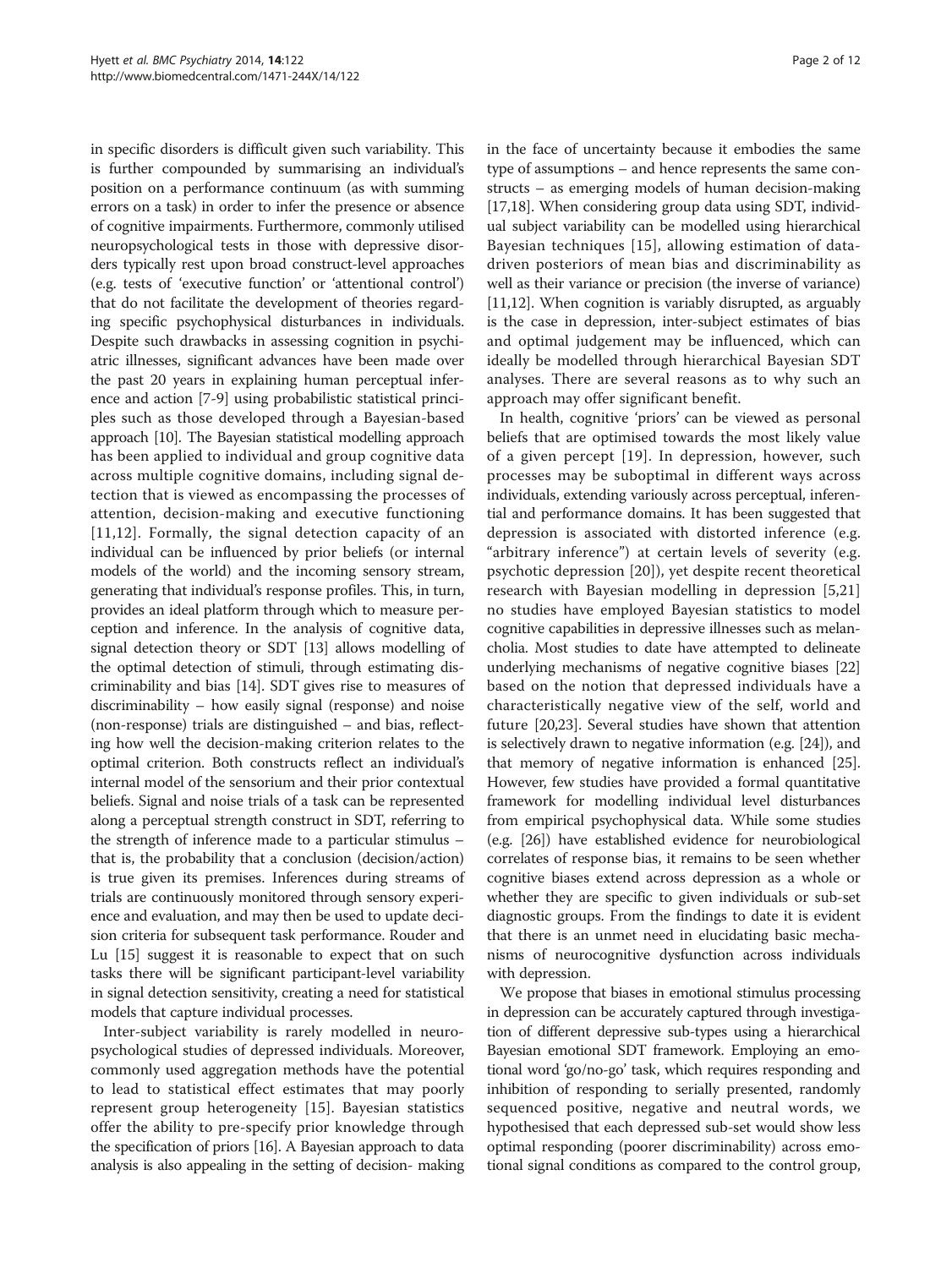but that the melancholic sub-set would show more difficulty in detecting true signal trials from noise trials, particularly on emotional signal conditions (i.e. lower sensitivity) compared with non-melancholic and control participants.

# Methods

# Sample

Participants consisted of 20 melancholic and 20 nonmelancholic depressed individuals, recruited through a specialist depression clinic at the Black Dog Institute in Sydney, Australia. A healthy control group of 20 participants was recruited through the community. The study was approved by the University of New South Wales Human Research Ethics Committee and all study participants gave informed consent prior to taking part.

# Psychiatric and neurological screening

Exclusion criteria for healthy controls included a lifetime history of a mood and/or psychotic disorder as screened by the MINI [\[27\]](#page-11-0). Depressed participants were considered eligible if they had a current major depressive episode, but no (hypo) mania or psychosis identified on the MINI. Those with depression were additionally required to meet a current (past 7 days) level of depression severity of 11 or more on the QIDS-SR<sup>16</sup> [\[28\]](#page-11-0), indicative of at least moderate depression severity. All participants were required to be fluent in English, and the age range for inclusion was between 18 and 75 years. Exclusion criteria for all participants consisted of current or past drug or alcohol dependence, current or past history of neurological disorder (i.e. neurodegenerative conditions, stroke, central nervous system infection, tremor), a history of brain injury with significant impairment (i.e. neurotrauma from haemorrhage, oedema, hypoxia), invasive neurosurgery and/or an estimated full scale IQ (WAIS-III) [\[29\]](#page-11-0) score of below 80 as assessed by the WTAR [[30](#page-11-0)]. An additional exclusion criterion for depressed participants was having received electroconvulsive therapy within the preceding six months. Current medication was recorded. In addition to the above screening, all participants completed the Global Assessment of Functioning (GAF) [\[31\]](#page-11-0) and the State-Trait Anxiety Inventory (STAI) [\[32\]](#page-11-0). Patient groups were assessed for observable psychomotor disturbance using the CORE measure [\[33\]](#page-11-0). Screening was conducted by trained research assistants.

Delineation of depressive sub-types (melancholic versus non-melancholic depression) proceeded according to the clinical criteria presented by Parker et al. [[34\]](#page-11-0). These criteria are based upon characteristic clinician rated scores (by trained psychiatrists in the current study) across a number of domains and include presenting clinical features (e.g. symptoms as well as signs of psychomotor disturbance), previous response to drug and

non-drug treatments, developmental factors, personality factors and family history [\[1,2\]](#page-10-0). The focus of the current study on perceptual accuracy but not reaction time tempered circularity between diagnostic assignment (e.g. cognitive slowing in melancholia) and signal detection performance. Previous research [\[35](#page-11-0)] has shown the prototypic diagnostic approach used in the current study (involving symptom and non-symptom data) to be more strongly differentiating of melancholic and non-melancholic depression than use of the DSM-derived [[31](#page-11-0)] melancholic specifier criteria which consider symptoms only.

# Neuropsychological testing procedures

All study participants took part in a brief neuropsychological assessment administered by a trained research assistant, with tests taken from the CANTAB [\[36](#page-11-0)], that included the Stockings of Cambridge (SOC), Intra/Extra-Dimensional Shift (IED), Rapid Visual Information Processing (RVP) and Affective Go/No-Go Task (AGN). All testing took place in a sound-attenuated room that housed a desktop computer running CANTAB eclipse version 3.0 software. Additional computer hardware (touch screen and response/press pad) allowed recording of behavioural responses to the stimuli. The focus on the present report is on the AGN.

The AGN is a test of emotional word discrimination that requires responses to 'go' trials, and inhibition of responses on 'no-go' trials, to negative, positive and neutral stimuli. The task consists of 20 blocks with 18 words in each block. The first two blocks are used for training and are not further analysed. Two word categories are presented within each block. No two consecutive blocks present the same word combinations. For each block there are nine signal trials and nine noise trials. Prior to the onset of each block participants are primed with what word categories to expect. As depicted in Figure [1](#page-3-0), each block requires detection of signal and noise (positive, negative or neutral emotional word) categories, with six possible signal/noise combinations, in the following order of administration (repeated three times, giving the 18 blocks): positive (signal)-neutral (noise); positive– negative; neutral-positive; neutral-negative; negativeneutral; negative–positive.

Words appear for 300 milliseconds one at a time in the centre of the computer screen, followed by a 900 millisecond inter-stimulus interval (ISI). Each block hence lasts for 22 seconds. Participants rest between blocks for five seconds, allowing preparation for the following block. Analysis variables from the AGN consisted of hits (correct responses to signal trials), false alarms (incorrect responses to noise trials), misses (incorrect rejections to signal trials) and correct rejections (to noise trials).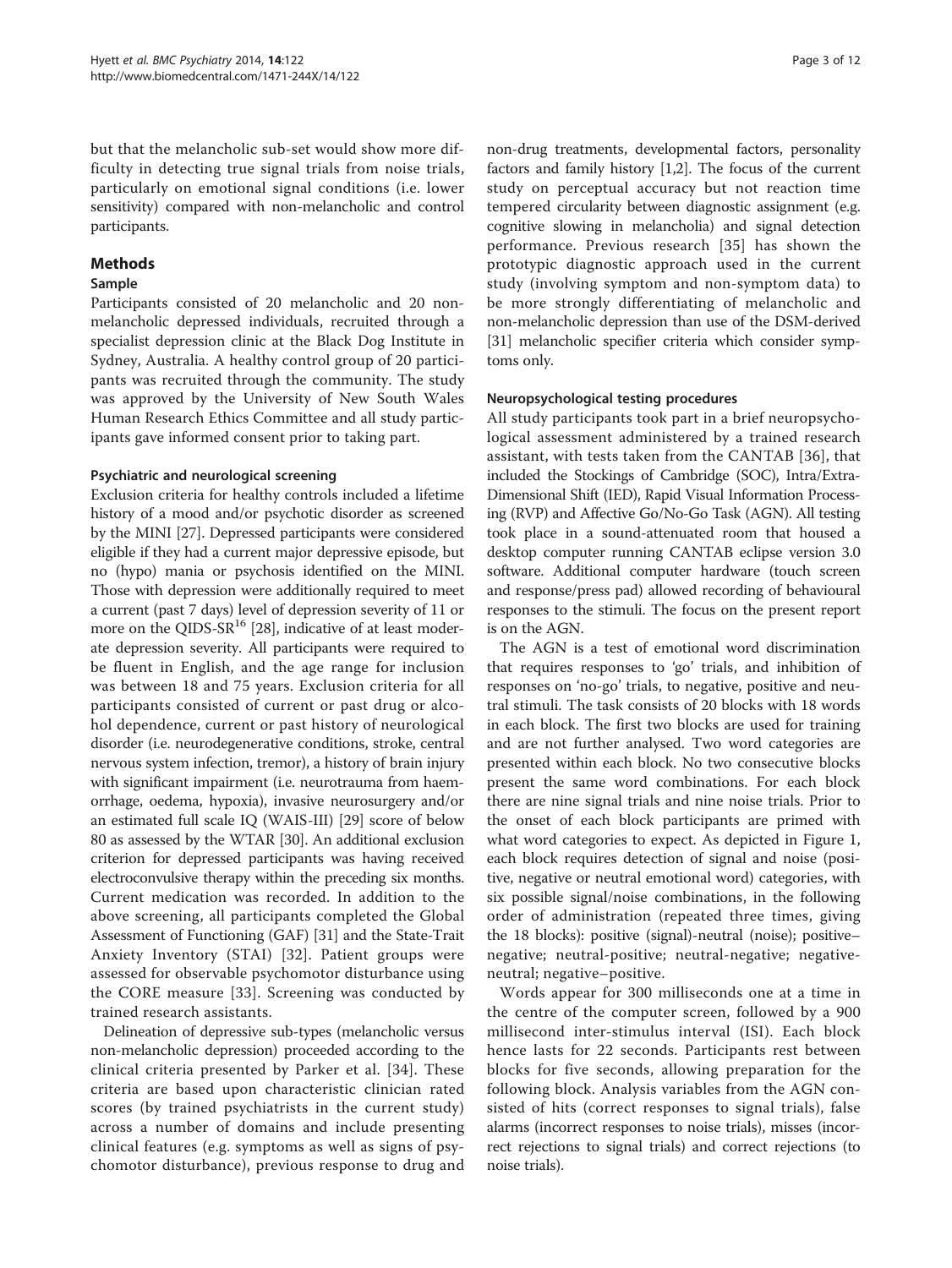<span id="page-3-0"></span>

# Hierarchical Bayesian modelling of AGN data

A hierarchical Bayesian graphical model for SDT (as detailed in [[11,12\]](#page-10-0)) was used for the AGN data. As a statistical technique, such modelling – with the use of Markov chain Monte Carlo (MCMC) sampling – allows for integration of a prior distribution (prior beliefs/knowledge) with data from the behavioural task to obtain approximations of the posterior distributions of the outcome parameters. AGN blocks were categorised by emotional signal condition (positive, negative, neutral): thus, three specified models were used for the current analysis. Alternating noise conditions were pooled together for each of the signal conditions. For example, a positive signal distribution in the current study had a noise distribution that included both negative and neutral stimuli. We modelled individual participant responses to the task (counts of hits and false alarms) to generate posterior estimates of discriminability and bias from hit and false alarm rates, separately for each of the emotional signal conditions, with uniform prior distributions hence assigning equal probabilities to all possible states.

The modelling approach is represented in Figure [2.](#page-4-0) By convention, unobserved variables are nodes without shading while observed variables are shaded, with continuous variables represented as circular nodes and discrete variables as square nodes. It thus follows for the current model that the observed behavioural data are represented by the shaded grey squares, and our estimated variables,  $h_i$  and  $f_i$ (hit and false alarm rates), are shown as unshaded circular nodes. Further modelled (unobserved) parameters are also shown in the model – in particular,  $c_i$  and  $d_i$  which

are estimates of bias and discriminability, and the top level of the hierarchy which formally incorporates group-wise mean  $(\mu)$  and standard deviation  $(\sigma)$  estimates of both  $c_i$  and  $d_i$ . To derive these estimates, signal and noise trials are denoted by S and N, respectively, to which individual (*i*) counts of hits  $(H<sub>i</sub>)$  and false alarms  $(F<sub>i</sub>)$  are derived and, subsequently, their rates (hit rate =  $h_i$  and false alarm rate =  $f_i$ ). In the graphical model,  $\phi$  is used to calculate the cumulative distribution function of  $h_i$  and  $f_i$ , whilst  $\lambda$  (at the top of the hierarchy) is the precision of the c and d parameters, from which  $\sigma$  estimates are obtained.

For bias estimates, the optimal criterion is centred at zero between two equal-variance Gaussian distributions representing signal and noise distributions. A negative bias value relative to zero indicates a preference towards more 'yes' responses (as it is nearer the noise distribution), whereas higher positive values reflect a preference for 'no' responses. The location of the response criterion (positioned along a unidimensional strength construct of perceptual accuracy) is derived from a participant's estimate as to whether a stimulus constitutes a signal or a noise trial. For instance, a participant whose 'yes rule' is further from the noise distribution requires a stronger signal to permit detection – thus, the strength of the signal required is determined by the strength of the participant's internal representation of that signal. In such cases, the available perceptual evidence needs to be substantially greater than the criterion rule to say 'yes' [[14](#page-10-0)]. Discriminability is an estimate of the ability to differentiate between signal and noise trials and indicates how well a signal trial can be detected, with higher values indicating an increased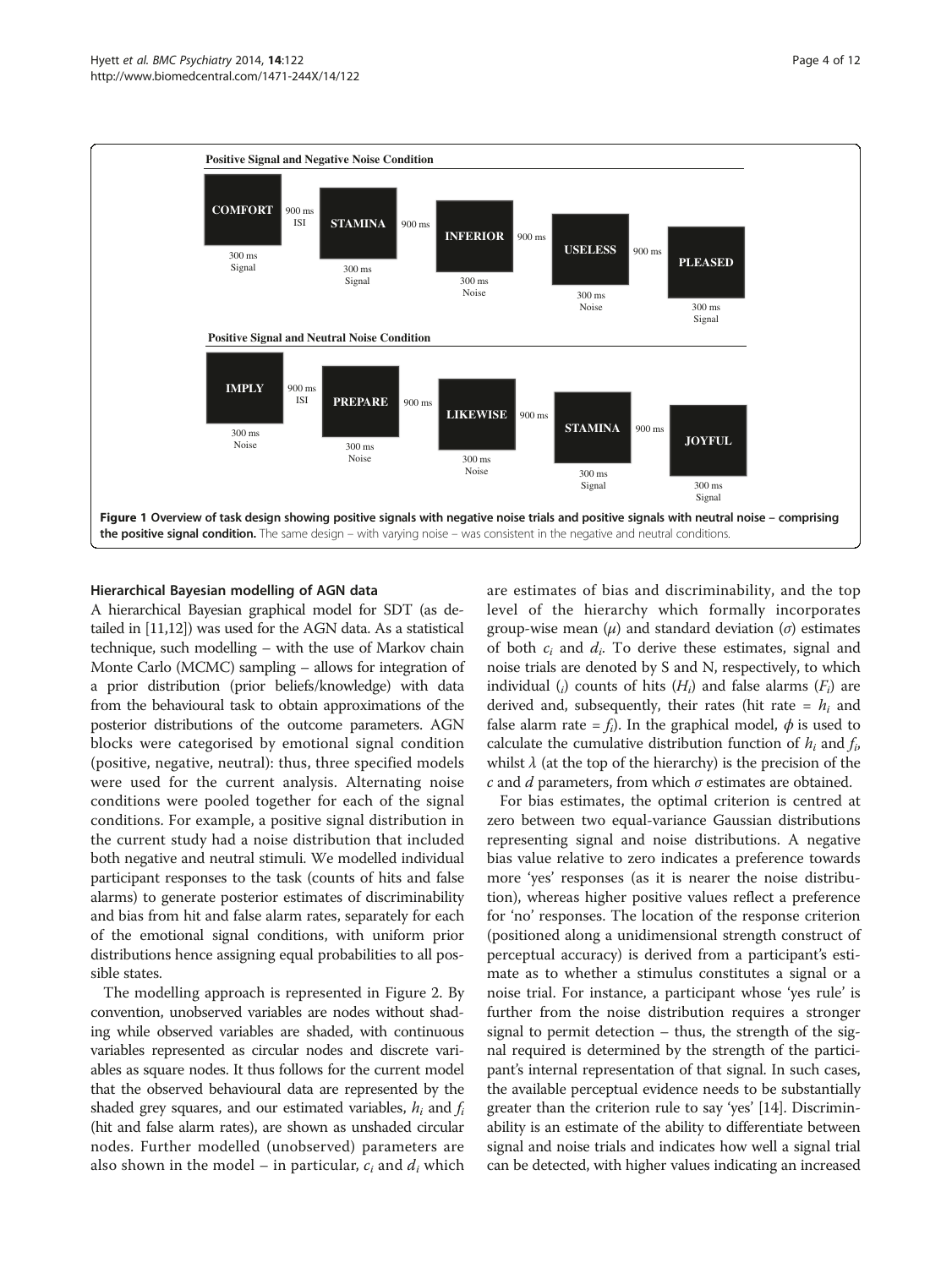<span id="page-4-0"></span>

capacity to distinguish between signal and noise trials. The previously developed implementation of hierarchical SDT [\[12\]](#page-10-0), as shown in Additional file [1,](#page-10-0) was modified and implemented in WinBUGS [\[37\]](#page-11-0). Posterior distributions of bias and discriminability were estimated using MCMC sampling (10,000 samples), using hit and false alarm rates over uniform (reference) priors (i.e. where all responses are equally likely). The posterior means of bias and discriminability, taken as the joint emotional signal detection capacity of individuals in each group, is the focus of our analyses. Convergence of all chains was assessed using  $\tilde{R}$ (obtained by comparing two parallel chains in WinBUGS [[38](#page-11-0)]) and using Geweke's method [\[39](#page-11-0)], which compares the first 10 percent of each chain with the last 50 percent. All chains were found to be at convergence after 10000 iterations using  $R$  (all <1.1). However, the MCMC samples for the positive condition in the non-melancholic group did not converge using the criteria of Geweke [[39](#page-11-0)] and, thus, a burn-in of 5000 samples (i.e. where the first 5000 samples are discarded, followed by a further 10,000 samples being drawn) for all positive chains across all groups was used.

The modelling approach allows for inspection of a range of posterior distribution statistics. The 95% credible interval (CI) estimates are reported for each of the individual distributions of bias and discriminability, which are compared according to a 95% highest posterior density (HPD) interval difference [\[40](#page-11-0)]. A 95% HPD group difference estimate (HPDd) that does not contain zero is considered "significantly different". This latter approach is similar to that suggested by Lindley [[41](#page-11-0)]. We also visualise the violin plots across modelled parameters in each group for each signal condition (using the MCMC distributions) (see Additional file [2](#page-10-0)). Violin plots marry the traditional box plot, representing the interquartile range, with smoothed distributional characteristics of the samples [\[42\]](#page-11-0).

# Results

# Sample characteristics

Group differences on demographic variables were assessed using independent groups *t*-tests for continuous variables and chi-square statistics for categorical variables ( $\alpha$  set at 0.05). Group characteristics including age, gender, depression severity, STAI scores, GAF, estimated IQ and medication status (SSRI and/or other medication) are presented in Table [1](#page-5-0).

There were no group differences for age, gender or estimated IQ. Both depressed groups had fewer years of education than the control group but did not differ from each other. Depression severity as measured by the QIDS, as well as STAI-State and STAI-Trait scores did not differ between melancholic and non-melancholic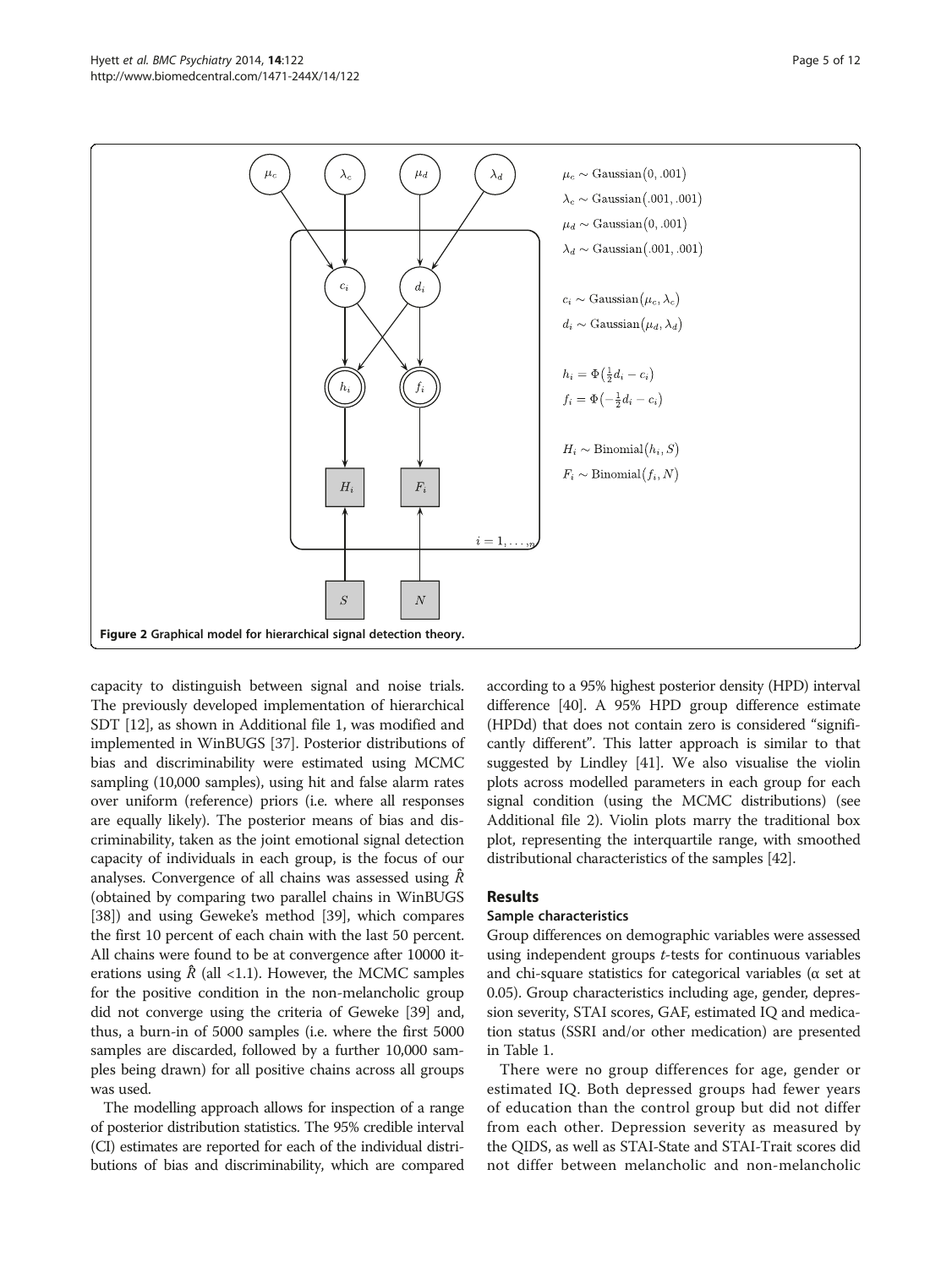| <b>Test Variables</b>             | Mel         | N-Mel      | Control                  | <b>Group Contrasts</b>                                                                                |  |  |
|-----------------------------------|-------------|------------|--------------------------|-------------------------------------------------------------------------------------------------------|--|--|
| Age                               | 41.7 (13.5) | 42.4(9.1)  | 38.6 (15.2)              | $\frac{1}{2}$ t = -0.19, p = 0.85 $\pm$ t = 0.68, p = 0.85 $\pm$ t = 0.96, p = 0.34                   |  |  |
| % Female                          | 65%         | 65%        | 55%                      | $\frac{1}{2}$ s $\chi^2$ = 0.00, p = 1.00 $\pm \chi^2$ = 0.42, p = 0.52 $\pm \chi^2$ = 0.42, p = 0.52 |  |  |
| <b>Years of education</b>         | 14.4(2.7)   | 14.1(2.7)  | 17.1(3.7)                | $\frac{1}{2}$ t = 0.43, p = 0.41 $\pm t$ = -2.66, p < 0.01 $\pm t$ = -3.00, p < 0.01                  |  |  |
| <b>Estimated IQ</b>               | 108.1(8.5)  | 109.2(6.4) | 114.3 (11.8)             | $\frac{1}{2}$ t = -0.46, p = 0.65 $\pm$ t = -1.91, p = 0.06 $\pm$ t = -1.70, p = 0.10                 |  |  |
| QIDS-SR $^{16}$                   | 16.6(4.0)   | 16.6(4.4)  | 0.9(1.2)                 | $\frac{1}{2}$ t = 0.00, p = 1.00 $\pm$ t = 16.92, p < 0.01 $\pm$ t = 15.39, p < 0.01                  |  |  |
| <b>STAI-State</b>                 | 49.1 (15.3) | 48.3(9.7)  | 28.7(8.1)                | $\frac{1}{2}$ t = 0.19, p = 0.85 $\pm$ t = 5.28, p < 0.01 $\pm$ t = 7.00, p < 0.01                    |  |  |
| <b>STAI-Trait</b>                 | 59.1 (11.4) | 62.9(8.3)  | 34.2(7.4)                | $\frac{1}{2}$ t = -1.20, p = 0.24 $\pm$ t = 8.17, p < 0.01 $\pm$ t = 11.55, p < 0.01                  |  |  |
| <b>CORE</b> (Non-interactiveness) | 4.4(3.3)    | 0.9(1.7)   |                          | § $t = 4.28$ , $p < 0.01$                                                                             |  |  |
| <b>CORE</b> (Retardation)         | 4.9(4.1)    | 1.6(2.9)   | $\overline{\phantom{a}}$ | $\frac{5}{2}$ t = 3.00, p < 0.01                                                                      |  |  |
| <b>CORE</b> (Agitation)           | 1.5(2.4)    | 0.2(0.7)   |                          | $\frac{5}{2}$ t = 2.38, p < 0.05                                                                      |  |  |
| <b>CORE Total</b>                 | 10.8(7.6)   | 2.7(4.4)   | $\overline{\phantom{a}}$ | $\frac{5}{2}$ t = 4.14, p < 0.01                                                                      |  |  |
| <b>GAF</b>                        | 54.3 (15.6) | 67.5(9.7)  | 94.5(2.2)                | $\frac{1}{2}$ t = -3.23, p < 0.01 $\pm t$ = -11.43, p < 0.01 $\pm t$ = -12.17, p < 0.01               |  |  |
| SSRI% yes (n)                     | $30\%$ (6)  | 40% (8)    |                          | $\frac{1}{2}$ $x^2$ = 9.69, p < 0.01                                                                  |  |  |
| Other med%yes (n)                 | 80% (16)    | 35% (7)    |                          | $\frac{1}{2}$ $\chi^2$ = 27.22, p < 0.01                                                              |  |  |

<span id="page-5-0"></span>Table 1 Clinical and demographic characteristics of melancholic (Mel), non-melancholic (N-Mel) and control groups

Mean (SD) reported for all variables except for gender (% Female), SSRI (% yes and n) and Other med (% yes and n).

§ Melancholic vs. Non-melancholic.

‡ Melancholic vs. Control.

† Non-melancholic vs. Control.

depression groups but, as anticipated, each clinical group differed significantly from the control group. Consistent with their classification, the melancholic group had significantly higher (CORE-rated) psychomotor disturbance scores compared to the non-melancholic group, as well as lower GAF scores (and also in comparison to controls). Lower rates of current selective serotonin reuptake inhibitor (SSRI) usage and higher rates of medication other than SSRI's (e.g. tricyclics, serotonin noradrenaline reuptake inhibitors (SNRI's)) were observed in the melancholic group compared to the non-melancholic group. Raw counts of hits, misses, false alarms and correct rejections across signal conditions in the AGN task are displayed in Table [2](#page-6-0), along with signal detection sensitivity values, indexed by d-prime  $(d')$ .

Visual inspection of these frequency tables suggests higher hit rates in the non-melancholic and control groups compared with the melancholic group across positive and neutral conditions. The d′ statistics (indexing the separation of the signal and noise response distributions) also point to a reduction in signal detection sensitivity across all signal conditions in the melancholic group compared to the non-melancholic and control groups. To examine AGN task performance more formally we next report on the hierarchical Bayesian modelling.

#### Group effects of mean bias and discriminability

Results from the hierarchical modelling showed a significant difference between melancholic and non-melancholic groups in terms of their mean bias to positive signal conditions (HPDd =  $0.022 - 0.554$ ). As shown in Figure [3](#page-6-0), this

difference was driven by the melancholic group favouring 'no' responses (positive mean bias values) and the nonmelancholic group favouring 'yes' responses (negative mean bias values), but neither depressed group differed from the control group on this measure. This observed differential performance between depressed groups is further illustrated in Figure [4,](#page-7-0) with the left panel displaying the mean posterior estimates of bias for all groups and the right panel showing the posterior probability for the difference between melancholic and non-melancholic groups. The violin plots (Additional file [2\)](#page-10-0) provide additional means for inspecting these differences. Individual parameter estimates for both bias and discriminability across the differing signal conditions are provided in Figure [5](#page-7-0). Visualising the data in this manner suggests that the group results are a valid representation of the inter-subject variability and are not driven by outliers, clustering or multiple sub-groups.

In terms of mean discriminability, there was a significant difference between melancholic and control groups during neutral trials (HPDd  $= -1.020 - 0.042$ ). This difference in posterior estimates of discriminability is consistent with impaired discrimination capacity for neutral signals in the presence of both positive and negative noise trials. The non-melancholic group appeared slightly less optimal than the control group in terms of discriminability to neutral signals, but this effect did not reach significance. Hierarchical analyses of the mean bias for negative and neutral signal conditions, and mean discriminability for positive and negative signal conditions did not reveal any differences across groups.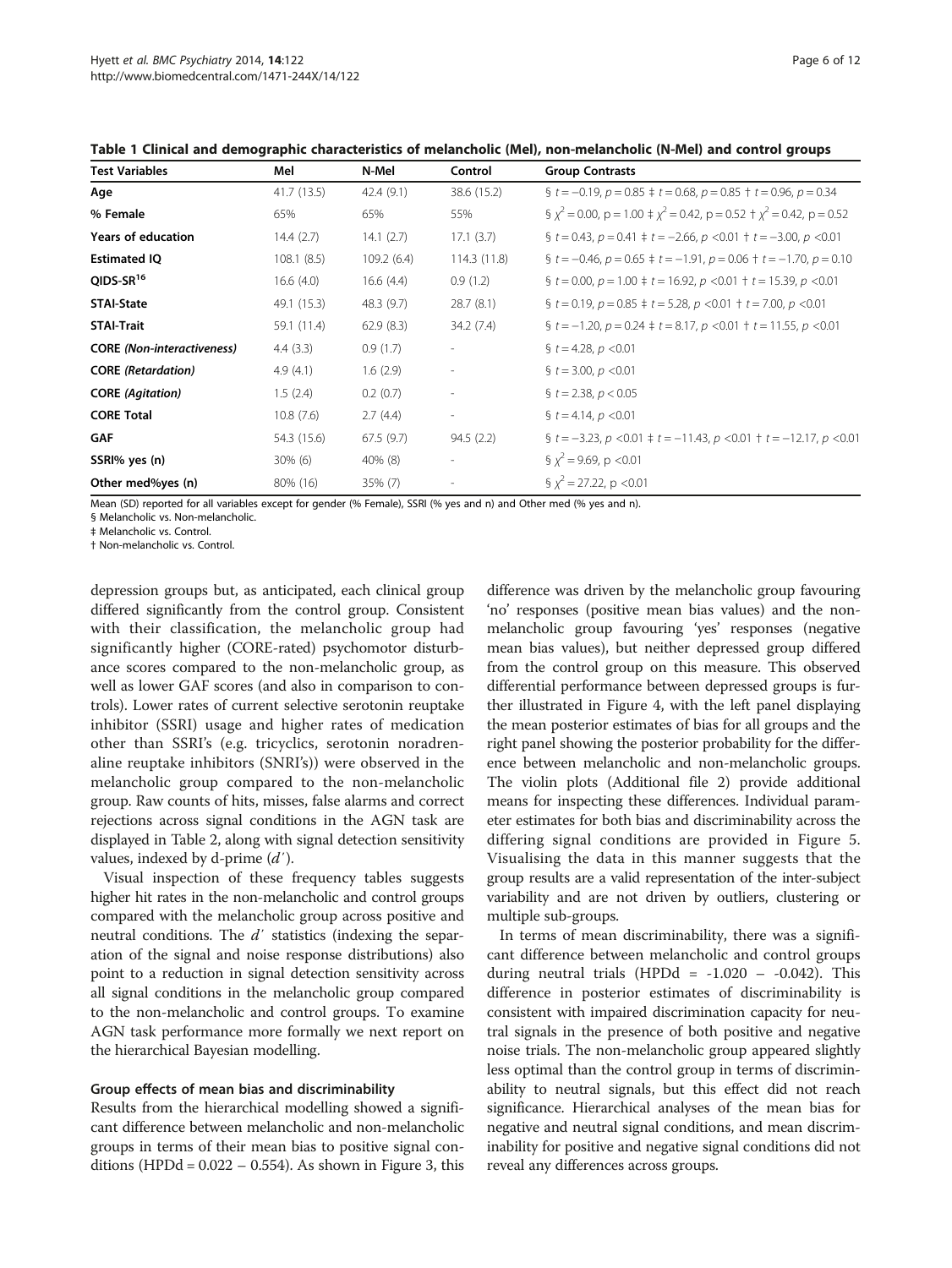| <b>Positive</b>        |      |     |                 |           |          |                  |              |  |  |  |  |
|------------------------|------|-----|-----------------|-----------|----------|------------------|--------------|--|--|--|--|
| Group                  | Н    | M   | FA              | <b>CR</b> | Hit Rate | False Alarm Rate | $d^{\prime}$ |  |  |  |  |
| Melancholic depression | 911  | 169 | 100             | 979       | 0.84     | 0.09             | 2.33         |  |  |  |  |
| Non-Mel depression     | 979  | 101 | 141             | 939       | 0.91     | 0.13             | 2.47         |  |  |  |  |
| Control                | 964  | 115 | 134             | 945       | 0.89     | 0.12             | 2.40         |  |  |  |  |
|                        |      |     | <b>Negative</b> |           |          |                  |              |  |  |  |  |
| Group                  | H    | M   | FA              | <b>CR</b> | Hit Rate | False Alarm Rate | ď            |  |  |  |  |
| Melancholic depression | 1007 | 71  | 88              | 991       | 0.93     | 0.08             | 2.88         |  |  |  |  |
| Non-Mel depression     | 1041 | 39  | 72              | 1007      | 0.96     | 0.06             | 3.31         |  |  |  |  |
| Control                | 1008 | 70  | 83              | 997       | 0.93     | 0.07             | 2.95         |  |  |  |  |
|                        |      |     | <b>Neutral</b>  |           |          |                  |              |  |  |  |  |
| Group                  | H    | M   | FA              | <b>CR</b> | Hit Rate | False Alarm Rate | $d^{\prime}$ |  |  |  |  |
| Melancholic depression | 809  | 271 | 213             | 864       | 0.75     | 0.20             | 1.52         |  |  |  |  |
| Non-Mel depression     | 861  | 216 | 221             | 858       | 0.80     | 0.20             | 1.68         |  |  |  |  |
| Control                | 908  | 171 | 177             | 903       | 0.84     | 0.16             | 1.99         |  |  |  |  |

## <span id="page-6-0"></span>Table 2 Frequencies of hits (H), misses (M), false alarms (FA) and correct rejections (CR) across signal valence conditions and group on the go/no-go task

 $d'$  is presented as a function of hit and false alarm rates.

(NB: within conditions, not all participant's scores summed to the total number of trials because pre-emptive responses were not recorded - however, d′ was calculated for the total number of trials).

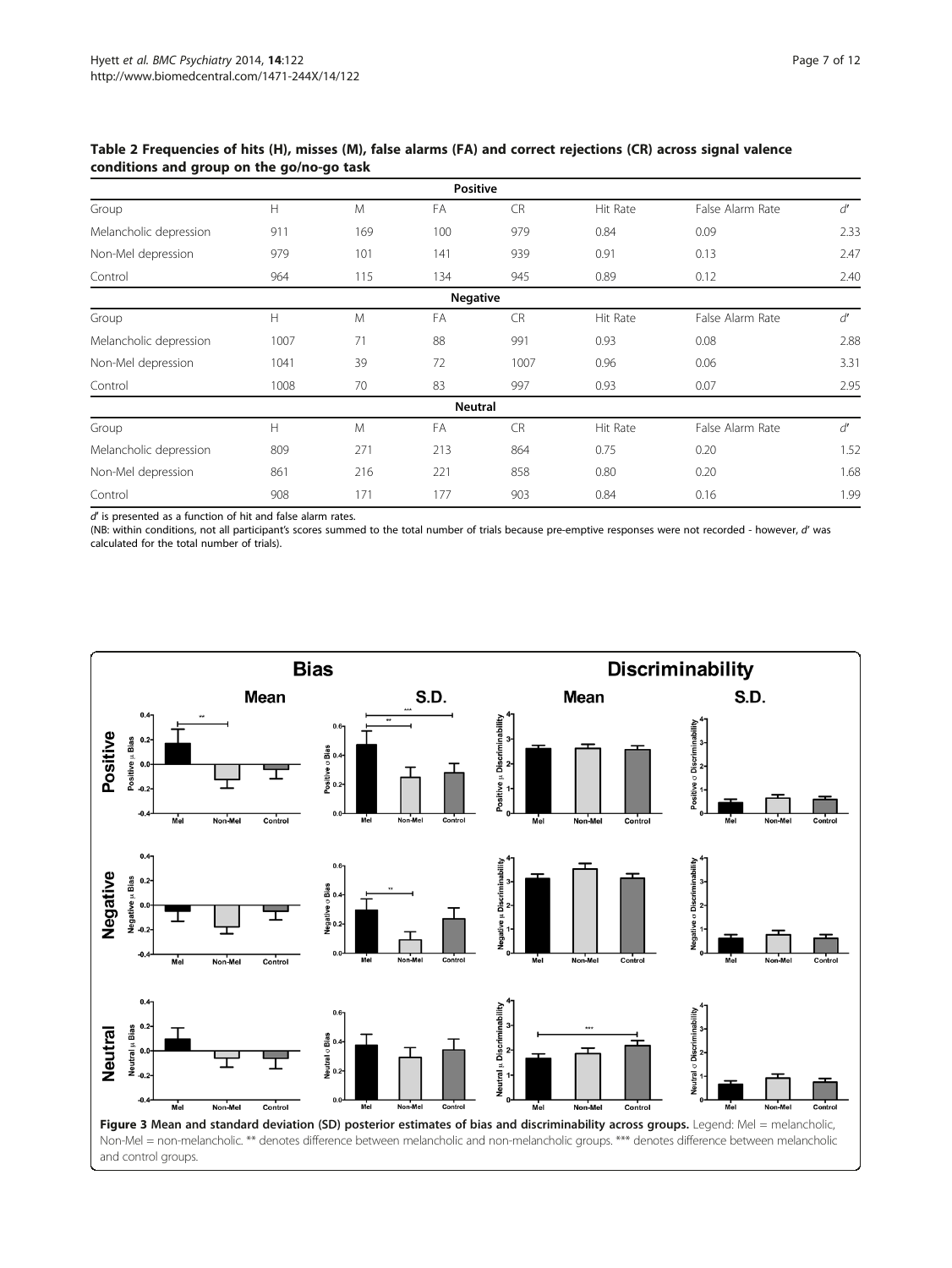<span id="page-7-0"></span>

#### Comparing standard deviation model estimates

Posterior estimates of the standard deviations for bias and discriminability across all stimulus conditions are also shown in Figure [3](#page-6-0). Significantly increased standard deviation values were found in the melancholic group compared to non-melancholic and control groups on positive signal trials. A similar pattern was found for the negative signal condition, with larger standard deviation estimates found in the melancholic group compared to the non-melancholic group. No group effects were found for neutral bias or for any of the signal conditions for discriminability. The increased standard deviations on the emotional signal blocks in the melancholic group is indicative of greater variability of mean bias values across participants, thus reflecting a significantly broader distribution of bias values compared to those values observed in the other groups.

#### Sensitivity and robustness analyses of model posteriors

We conducted a robustness check of the results using narrower priors on mean and gamma (precision) of bias and discriminability and, additionally, a sensitivity

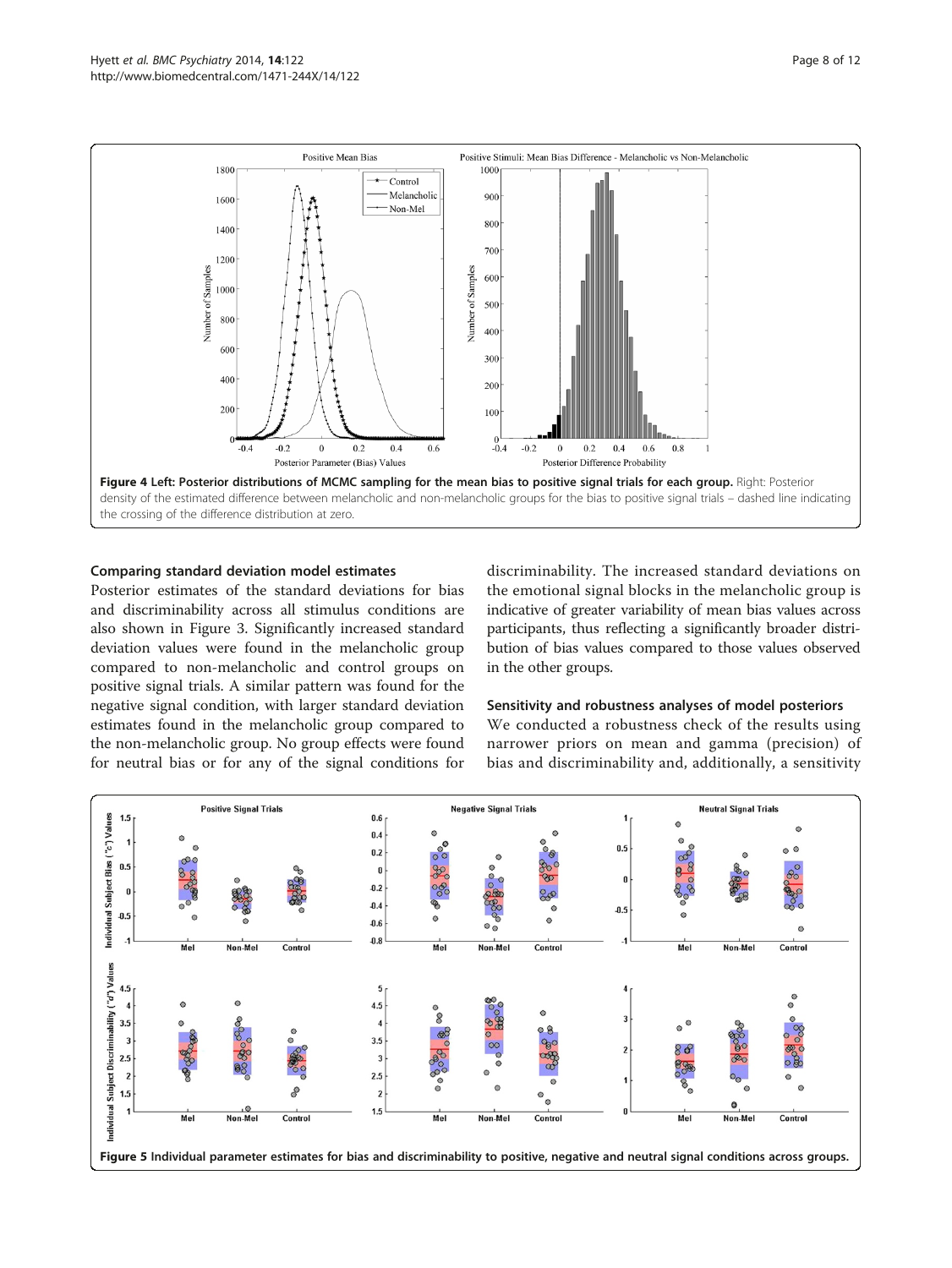analysis by uncollapsing noise conditions. These additional analyses are presented in Additional file [3](#page-10-0). Briefly, for the hierarchical model of positive and neutral signal conditions, differences in mean bias and discriminability were more robust to changes in prior distributions than were the standard deviation differences. The majority of effects were robust when the noise conditions were unpooled. The loss of some significant effects is consistent with the loss of power that arises when trials are split and not pooled. Nonetheless, these additional analyses do highlight that bias to positive signal trials, and discriminability to neutral signal trials, may be influenced by differing noise conditions.

# **Discussion**

The hierarchical Bayesian SDT model implemented in this paper revealed that signal detection processes in melancholic and non-melancholic depression are significantly influenced by stimulus type and individual subject variability. Our modelling approach allowed interrogation of the neuropsychological data at two levels: the mean results across individuals in specific groups, and the heterogeneity of the groups themselves, across the psychophysical constructs of bias and discriminability. In terms of mean differences, we observed that the melancholic participants overall were less sensitive to detecting emotional signals, while non-melancholic participants displayed more liberal responses to emotional signal blocks. This provides support for our predictions that the melancholic group would display difficulty in detecting signal trials from noise trials on emotional word blocks. Also, optimal responding was found to be reduced in the melancholic group compared to the control group, as evidenced by decreased mean discriminability on neutral signal blocks. In terms of subject heterogeneity, we found that there was greater inter-subject variability of the bias estimates for the emotional signal conditions in the melancholic group, which indicates divergent bias estimates across individuals. Visualising the range of individual participant responses (Figure [5\)](#page-7-0) argues against this effect being driven by outliers. Further, changes to the precision of prior distributions had little impact on the observed mean difference findings, suggesting these findings are highly robust. Despite this, however, when differing noise conditions were examined there was a moderate effect, with some previously significant differences for specific signal conditions no longer remaining significant. The observed impact of differing noise conditions thus warrants further consideration in future psychophysical studies using differing emotional and non-emotional stimuli. The main findings allow for specific neurocognitive models to be advanced with regard to depression and its sub-typing, namely the potential to gain insight into underlying psychophysical mechanisms

across individuals and whether the depression is melancholic or non-melancholic in type, and highlight several important issues in the analysis and interpretation of neurocognitive data.

Our findings align with the commonly held notion (e.g. [[3\]](#page-10-0)) that those with melancholic depression exhibit cognitive deficits that are observable during task performance. However, we add the observation that those with nonmelancholic depression may also be impaired in their ability to perform 'optimally' on cognitive tasks such as the AGN. The observed trend of less optimal responding in non-melancholic depression did not, however, reach significance but may benefit from a focus in future studies. While research using the AGN task in depression [[43](#page-11-0)] claims it as a measure of 'inhibitory control', the analytic methods previously employed often prevent interpretation beyond a continuum of impairment (e.g. number of errors on a task). The current study is the first, to our knowledge, to utilise an affective go/no-go task in sub-types of depression. In doing so – and through analysis of the data using hierarchical Bayesian SDT – the findings offer an increased understanding of the sensitivity and discriminability capacity of individuals with differing types of depression, and highlight the importance of examining for apparent dysfunction with more refined models. Recently, Schulz and colleagues [[44\]](#page-11-0) examined the convergent validity of emotional and non-emotional go/no-go tasks and concluded that, together, they offer "moderate capacity" for probing the neuropsychological construct of behavioural inhibition. Those authors also emphasized the need for testing emotional and nonemotional signal detection mechanisms in affective disorders to clarify underlying cognitive-emotional contributions. The diverging sensitivities across emotional and non-emotional conditions in the depressed groups in the current study, along with a lack of discrimination to neutral signals in melancholia, suggests that a range of cognitive mechanisms may be involved in responding to differing stimuli.

Across neuropsychological studies of depression it is evident that no single cognitive deficit model can be applied to specific groups, due to the inherent heterogeneity of the depressive domain. However, in light of the current findings of discrepancies in bias between signal conditions, it might be possible that set-shifting impairments – as previously reported in depression [\[43\]](#page-11-0), and more specifically in melancholic depression [\[45](#page-11-0)] – play an important role. While not explicitly assessed in the current study, it is conceivable that neuropsychological constructs such as disrupted attention set-shifting and perseveration underlie the observed effects. The melancholic sub-type has been shown to be differentiated from non-melancholic depression on the basis of response selection performance [[46](#page-11-0)], where performance on compatible and incompatible trial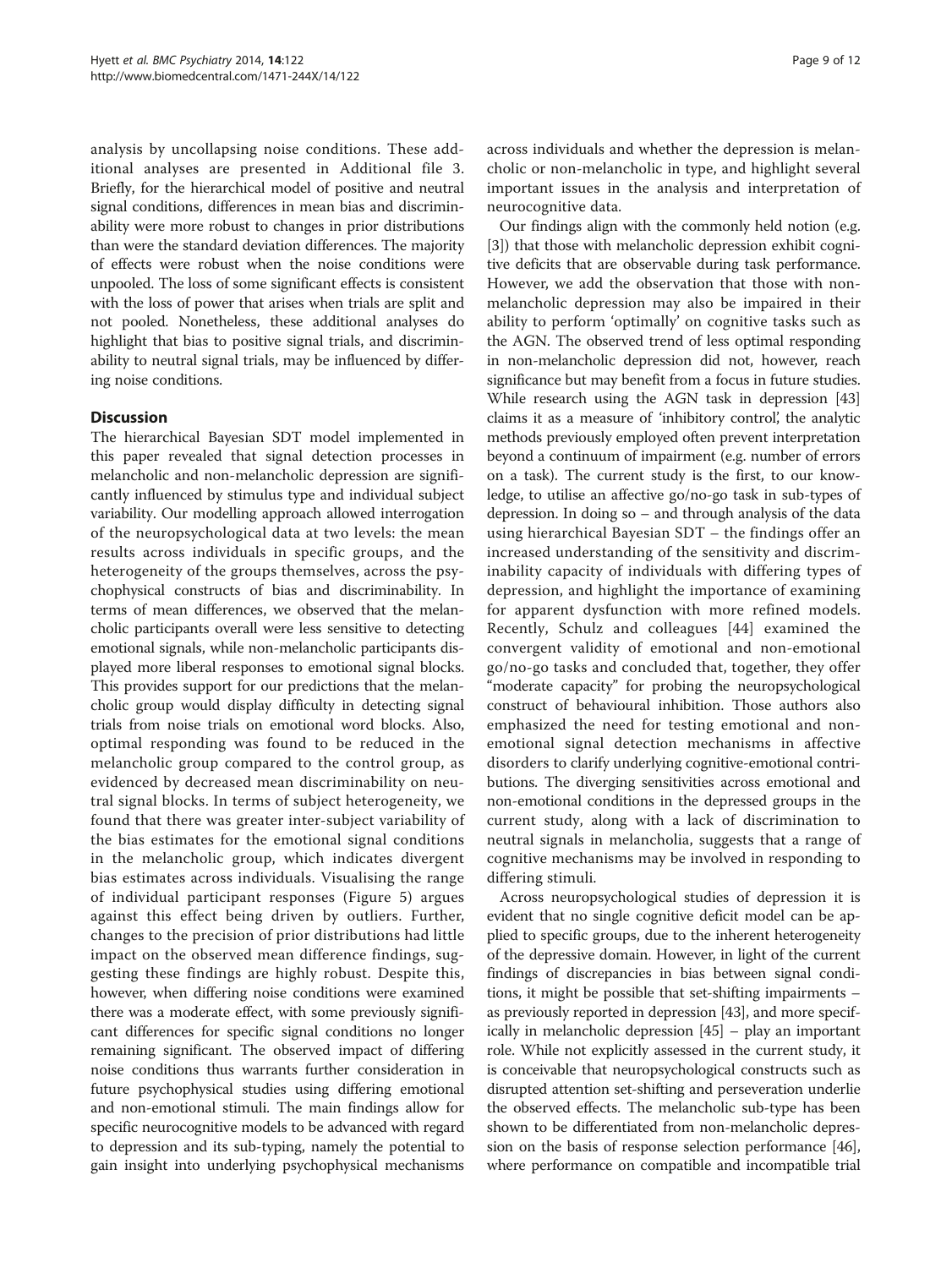types (e.g. stimulus–response compatibility tests) reflect cognitive strengths and weaknesses. As a rule these studies have not specified psychophysical functions of stimulus sensitivity and discrimination capacity, and have tended to report broader metrics of performance such as numbers of hits and misses across subjects. From a cognitive standpoint there is likely to be significant benefit in modelling performance-related psychophysical mechanisms (i.e. through SDT and similar analyses) in depressive disorders and then next establishing whether this provides insight towards any neurocognitive disease mechanisms. We argue that the cognitive deficits observed in different types of depression can be conceptualised in such a way so as to explain impairments in emotion-bound optimal decision-making.

Prior research on sensory processing offers further insight into the findings of decreased sensitivity to emotional signals and poorer discrimination to neutral signals in melancholia. Knill and Pouget [[9\]](#page-10-0) suggest that perception of one's environment is influenced by the likelihood of the presence or absence of relevant stimuli given an individual's past experience (i.e. perceptual priors) with that stimuli. These factors contribute to the relative uncertainty over one's environment, and allow inference regarding the causes of percepts. We propose that the low sensitivity to emotional signals and lack of discriminability observed across melancholic participants may be a result of inefficient sensory integration – possibly resulting from constructs such as inefficient cognitive control mechanisms (see [\[47\]](#page-11-0)). This in turn may be a function of 'inflexible' priors (e.g. negative cognitive biases) and unsuccessful updating (e.g. such as perseveration due to a failure of emotional inhibition [\[48\]](#page-11-0)). The observation that the non-melancholic participants responded more frequently to noise trials on emotional signal blocks also suggests that they too are less sensitive to fluctuations in the emotional environment. Such erroneous judgements could be due to emotional processing biases in depression, a factor that has been acknowledged in accounting for decisionmaking impairments [\[5](#page-10-0)]. Research into the probabilistic nature of decision-making [[21,49](#page-11-0),[50\]](#page-11-0) suggests diverse mechanisms underlying optimal judgement. Neurobiologically, probabilistic learning paradigms have been used to examine human cognition [\[51\]](#page-11-0), with the findings pointing to distinct roles of serotonin and noradrenaline in learning and inhibition. Both neurochemicals have long been implicated in depressive disorders [\[52\]](#page-11-0) and may be of relevance to understanding the differences observed between and within depressive sub-types.

In addition to the behavioural changes within individuals, research using Bayesian inference has also highlighted the importance of perceptual variation between individuals. Recent theoretical work on perceptual uncertainty advocates the utility of modelling trial-by-trial updating across individuals in a Bayesian framework [[53](#page-11-0)], which is argued to be of significant benefit in conceptualising the current findings from the signal detection task. The hierarchical modelling using MCMC in the current study yielded estimates of the standard deviation of both bias and discriminability performance (i.e. the extent of the differences between measured individuals). The increased standard deviations in the melancholic group on emotional bias suggests differential individual performance profiles when compared to non-melancholic and control groups. This could be due to a range of non-cognitive factors in an otherwise homogeneous group or may alternatively reflect divergent cognitive strengths and weaknesses, which we now consider.

Several lines of research have indicated that melancholic depression is associated with diurnal variation of mood [[54](#page-11-0)], with such variation thought to impact on neuropsychological performance across the day [\[55\]](#page-11-0). Clinical depression with diurnal variation has also been found to result in differential performance on accessibility and recall of positive and negative (self-related) experiences [[56](#page-11-0)], with positive memories more likely to be retrieved when depression is less severe in the afternoon/evening. Varying biological influences such as cortisol hypersecretion – shown to be specific to melancholia [\[57](#page-11-0)] – may play a pivotal role in modulating cognitive function in depression as previously suggested [\[58\]](#page-11-0). Such factors are important considerations with respect to the current findings given study participants were not all tested at the same time of day. Furthermore, inconsistent medication regimens across individuals within and between groups may contribute to individual differences in emotional processing biases [\[59](#page-11-0)], thus possibly dampening the association between the depressed state and cognitive impairments. If such factors were found to be unrelated – and individual differences were indeed evident upon replication – it is conceivable that melancholia (due to the observed variation) may be able to be portrayed as comprising several distinct sub-types as suggested by Parker and Hadzi-Pavlovic [[1](#page-10-0)] (e.g. functional and structural melancholia). Factors such as family history, age-of-onset, presence/ absence of neuropathological changes and cardiovascular disease would need to be clarified for any such sub-typing model to be advanced within the current context. Given the increased age of our sample, neuropathological changes in some individuals cannot be excluded. Despite these possibilities, the utility of the current findings lie first and foremost in their ability to inform psychophysical models of depression, with several caveats.

As indicated above, there were several study limitations. Firstly, the analysis did not interrogate trial-to-trial variability. Thus, the supposed dynamics of sensory integration (stimulus–response updating), as previously put forward [[53](#page-11-0)], could not be quantified in this sample.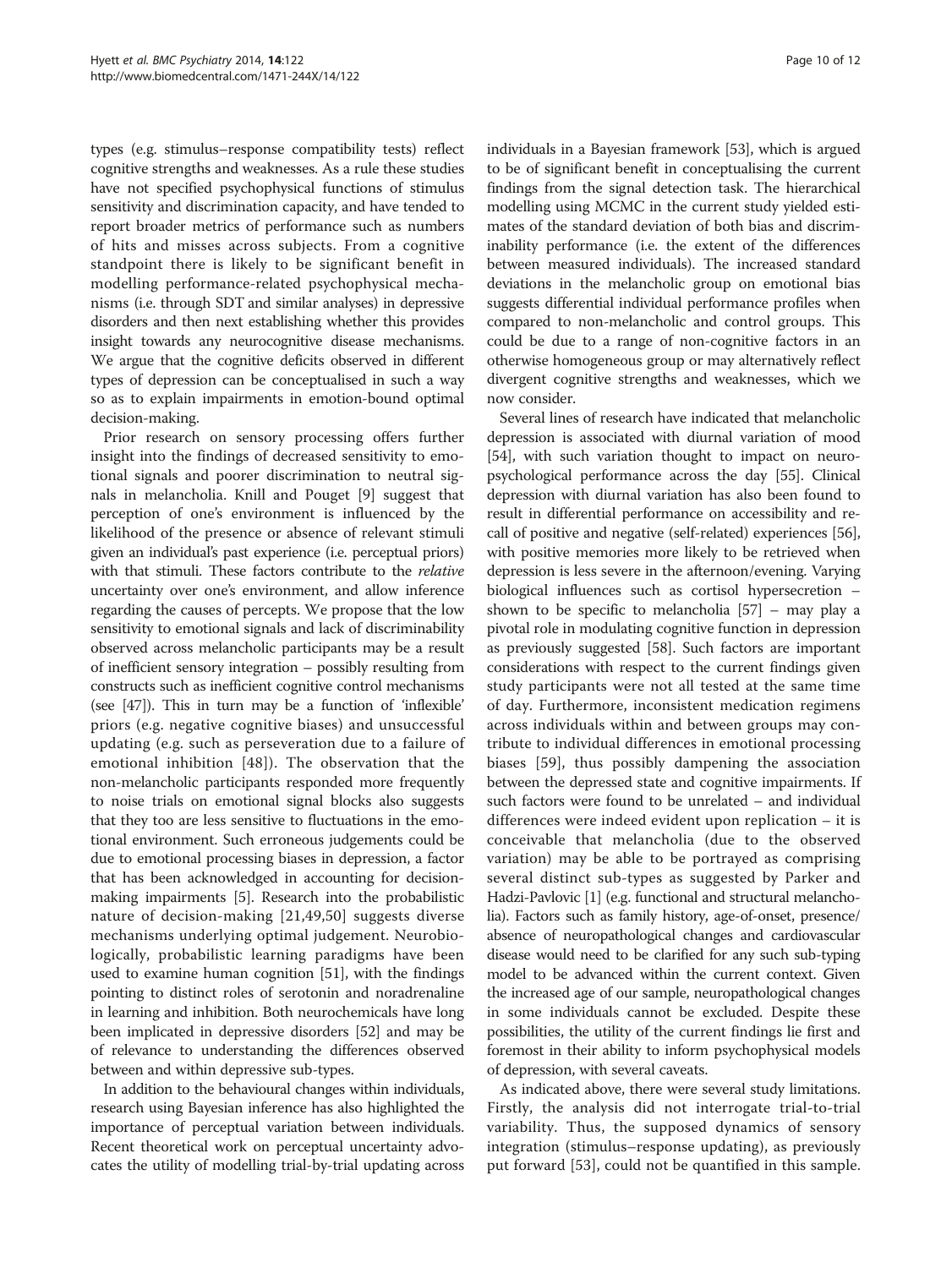<span id="page-10-0"></span>In addition, the signal detection task used did not allow for further analysis of aspects of emotional decisionmaking (i.e. specific decision-making rules) beyond bias and discriminability functions. Such specific limitations, if overcome in future studies, would provide a more refined model of decision-making and clinical conditions themselves. It is therefore proposed that future work should attempt to examine the utility of dynamic models of decision-making in light of changing emotional environments, along with key clinical variables, to further establish the mechanisms by which perception and action interact in depression.

# Conclusions

There has been an upsurge of interest in framing cognitive function in psychiatric conditions in probabilistic terms [5,[60](#page-11-0)], precipitated by research in cognitive and computational sciences that, in health, humans respond optimally in their environments. The signal detection approach used in the current study offers insight into the optimal response parameters of those with depression, and extends previous suggestions of 'emotional response biases' in depression through psychophysical modelling. The hierarchical models in the current paper allowed estimation of the most probable response distributions, and is an advance on previous (e.g. frequentist) attempts that aim to elucidate neuropsychological dysfunction in depressed groups through group averaging approaches. Future studies should attempt to clarify how different cognitive processes operate across different individuals. Such work should also aim to provide a more detailed characterization of perceptual (probabilistic) sensory updating across changing environments in depression, whilst recognising the fundamental role pre-existing cognitive biases play in response to environmental demands.

# Additional files

[Additional file 1:](http://www.biomedcentral.com/content/supplementary/1471-244X-14-122-S1.pdf) Violin plots (overlaid with box-plots) of posterior distributions of the mean and standard deviation of bias and discriminability across signal conditions and groups.

[Additional file 2:](http://www.biomedcentral.com/content/supplementary/1471-244X-14-122-S2.doc) Hierarchical Signal Detection Theory.

[Additional file 3:](http://www.biomedcentral.com/content/supplementary/1471-244X-14-122-S3.doc) Sensitivity and robustness analyses of model posteriors.

#### Abbreviations

AGN: Affective Go/No-go Task; CANTAB: Cambridge Neuropsychological Test Automated Battery; CORE: The CORE Assessment of Psychomotor Change; GAF: Global Assessment of Functioning; HPD: Highest Posterior Density; HPDd: Highest Posterior Density Difference; IED: Intra/Extra-Dimensional Shift; ISI: Inter-Stimulus Interval; MCMC: Markov chain Monte Carlo; MINI: Mini-International Neuropsychiatric Interview; QIDS-SR<sup>16</sup>: 16-item Quick Inventory of Depressive Symptomatology; RVP: Rapid Visual Information Processing; SDT: Signal Detection Theory; SOC: Stockings of Cambridge; SNRI: Serotonin-Noradrenaline Reuptake Inhibitor; SSRI: Selective Serotonin Reuptake Inhibitor; STAI: State-Trait Anxiety Inventory; WAIS-III: Wechsler Adult Intelligence Scale –

Third Edition; WinBUGS: Windows Bayesian inference Using Gibbs Sampling; WTAR: Wechsler Test of Adult Reading.

#### Competing interests

There are no competing interests for any of the authors.

#### Authors' contributions

MH undertook neuropsychological testing of participants, undertook the analyses and wrote the final version of the manuscript. GP held primary responsibility for overseeing clinical diagnoses and contributed to writing the manuscript and was the chief investigator on the study from which the data arose. MB contributed to the statistical modelling and interpretation of the results and assisted in the drafting of the manuscript. All authors read and approved the final manuscript.

#### Acknowledgements

This study was supported by grants from the National Health and Medical Research Council of Australia (Program Grant 1037916), a NSW Health Infrastructure Grant and Queensland Health. The views expressed are those of the authors and not those of the granting bodies. The authors wish to thank those who have made useful comments during preparation of this manuscript.

#### Author details

<sup>1</sup>Systems Neuroscience Group, QIMR Berghofer Medical Research Institute 300 Herston Road, Herston, QLD 4006, Australia. <sup>2</sup>School of Psychiatry University of New South Wales, Prince of Wales Hospital, Hospital Road, Randwick, NSW 2031, Australia. <sup>3</sup>Black Dog Institute, Prince of Wales Hospital, Hospital Road, Randwick, NSW 2031, Australia. <sup>4</sup>The Royal Brisbane and Women's Hospital, Herston, QLD 4029, Australia.

#### Received: 5 September 2013 Accepted: 8 April 2014 Published: 27 April 2014

#### References

- 1. Parker G, Hadzi-Pavlovic D: Melancholia: A Disorder of Movement and Mood. A Phenomenological and Neurobiological Review. Cambridge, UK: Cambridge University Press; 1996.
- 2. Taylor MA, Fink M: Melancholia: The Diagnosis, Pathophysiology and Treatment of Depressive Illness. New York, NY: Cambridge University Press; 2006.
- 3. Austin M-P, Mitchell P, Goodwin GM: Cognitive deficits in depression: possible implications for functional neuropathology. Br J Psychiatry 2001, 178:200–206.
- 4. Bench CJ, Friston KJ, Brown RG, Scott LC, Frackowiak RS, Dolan RJ: The anatomy of melancholia: focal abnormalities of cerebral blood flow in major depression. Psychol Med 1992, 22(3):607-615.
- 5. Paulus MP, Yu AJ: Emotion and decision-making: affect-driven belief systems in anxiety and depression. Trends Cog Sci 2012, 16(9):476–483.
- 6. Franzen MD: Reliability and Validity in Neuropsychological Assessment. 2nd edition. New York, NY: Plenum Publishers; 2000.
- 7. Dayan P, Hinton GE, Neal RM, Zemel RS: The Helmholtz machine. Neural Comput 1995, 7(5):889–904.
- 8. Friston K: A theory of cortical responses. Philos Trans R Soc Lond B Biol Sci 2005, 360(1456):815–836.
- 9. Knill DC, Pouget A: The Bayesian brain: the role of uncertainty in neural coding and computation. Trends Neurosci 2004, 27(12):712–719.
- 10. Bayes T: An essay towards solving a problem in the doctrine of chances. Phil Trans Roy Soc Lond 1763, 53:370-418.
- 11. Lee MD: BayesSDT: software for Bayesian inference with signal detection theory. Behav Res Methods 2008, 40(2):450–456.
- 12. Lee MD, Wagenmakers E-J: Bayesian Cognitive Modeling: A Practical Course. Cambridge, UK: Cambridge University Press; 2014.
- 13. Green DM, Swets JA: Signal Detection Theory and Psychophysics. New York, NY: Wiley; 1966.
- 14. Wickens TD: Elementary Signal Detection Theory. Oxford, UK: Oxford University Press; 2002.
- 15. Rouder JN, Lu J: An introduction to Bayesian hierarchical models with an application in the theory of signal detection. Psychon Bull Rev 2005, 12(4):573–604.